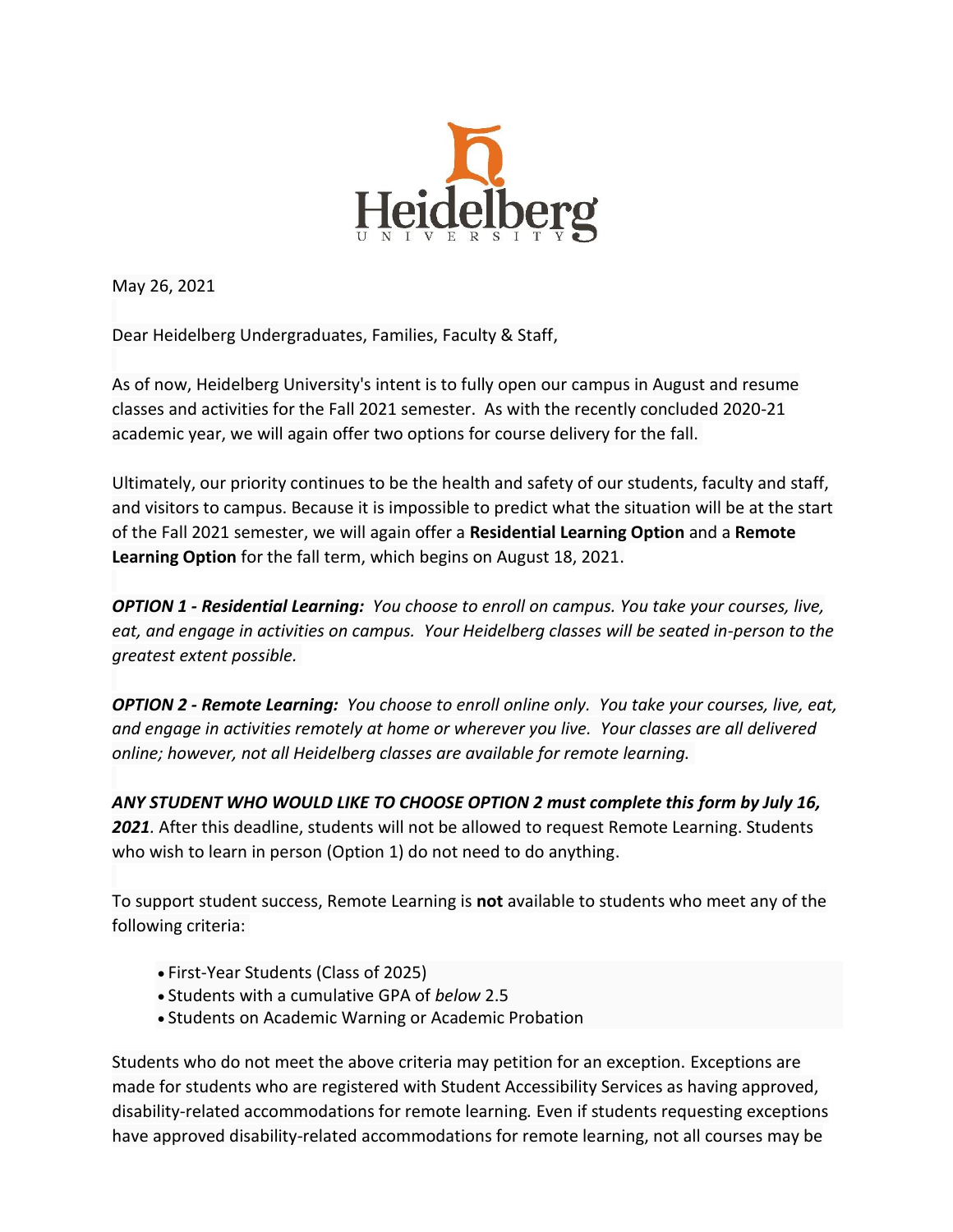available remotely because offering remote options would represent fundamental alterations to the course.

Here are a few questions and answers that may help guide your decision:

## **Q: With Option 1 – Residential Learning, will all classes be held in person? Could some be online?**

A: *Courses will be delivered via several different modalities: some seated face-to-face, some hybrid face-to-face/online, and some completely online.*

# **Q: With Option 2 – Remote Learning, will all classes be available remotely?**

*A: No, some classes are not available remotely. Students will have to take this into consideration when choosing Option 1 or Option 2. If you choose Option 2 and study entirely online, please consult your academic advisor to determine how best to manage your course of study to plan for in-person courses in a later term.*

## **Q: What if I want to do Option 2 -- Remote Learning, but do not meet the eligibility criteria?**

A: Students who do not meet the class standing, GPA, or Satisfactory Academic Progress requirements may petition for an exception to the Remote Option restrictions. The petition is a multi-step process:

- 1. First, submit the [form](https://heidelberg.us1.list-manage.com/track/click?u=aedcf85e9275dba4a51d423f2&id=340a608e99&e=5208781db9) to request Option 2.
- 2. You will receive an initial denial of your request, based on your GPA, class standing, or academic progress to date. The denial email will include a link to the form you need to complete to petition for an exception to the Remote Option restrictions.
- 3. Submit the Remote Option Exception Petition **no later than August 10**.

## **Q: How can I find out what classes are NOT offered remotely?**

A: *All classes NOT available with a remote option are listed [here.](https://heidelberg.us1.list-manage.com/track/click?u=aedcf85e9275dba4a51d423f2&id=2b78168f84&e=5208781db9)*

# **Q: What if I decide on Option 2 – Remote Learning, but some of my classes aren't available online?**

*A: If you request Option 2 – Remote Learning, and some of your classes are not available online, your initial request will be denied. You will need to work with your academic advisor to weigh your options and determine if you can change your schedule to study remotely. In some cases, choosing Option 2 may impact your degree progression.*

# **Q: How does my decision affect my financial aid?**

*A: Heidelberg will recalculate financial aid packages based on a 15% tuition discount and incorporate no charges for room, board, or fees for students who choose Option 2 – Remote Learning.*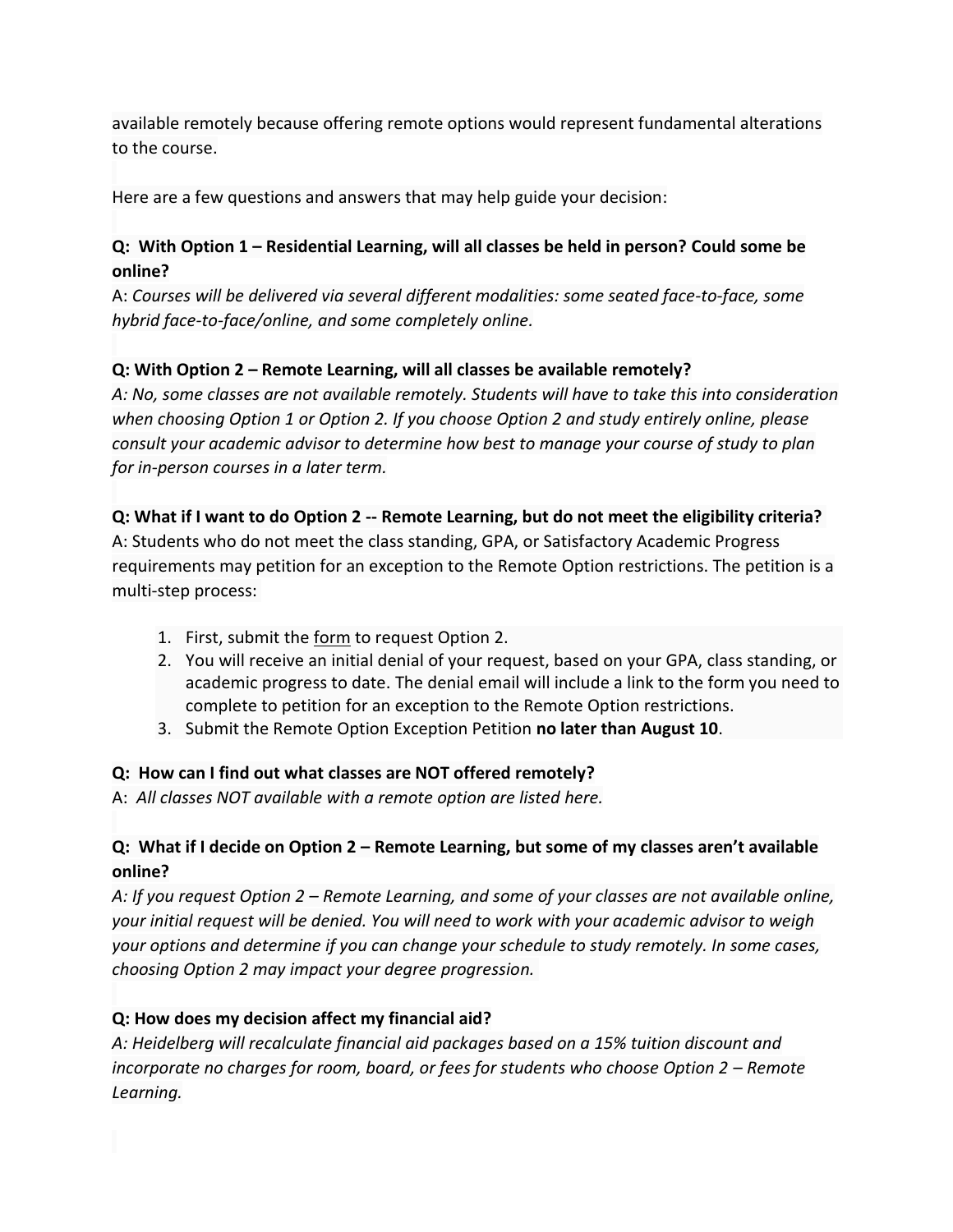#### **Q: How much will I pay if I choose Option 2?**

*A: A number of factors play into your total tuition cost. You can use this [chart](https://heidelberg.us1.list-manage.com/track/click?u=aedcf85e9275dba4a51d423f2&id=be758d8789&e=5208781db9) to help you determine what you will pay for Option 2 – Remote Learning.*

## **Q: If I select Option 2, will I be allowed to participate in in-person co-curricular and extracurricular campus activities?**

*A: No. Students who select Option 2 will be fully remote for the semester. They will not be able to participate in-person in athletics, theater, music ensembles, etc.*

## **Q: When do I have to let Heidelberg know what my decision is and how do I do that?**

*A: If you are choosing Option 1 – Residential Learning, you don't need to do anything except register for classes. If you are choosing Option 2 – Remote Learning, you will need to let Heidelberg know by July 16, 2021 by completing this [form.](https://heidelberg.us1.list-manage.com/track/click?u=aedcf85e9275dba4a51d423f2&id=ce8f71ea0e&e=5208781db9) Students will not be allowed to switch to remote learning after the July 16 deadline.*

## **Q: If I have questions or need help with my decision, who should I contact?**

*A: Heidelberg is ready to help! If you have a question about your classes, contact the Owen Center for Teaching and Learning [\(owen-center@heidelberg.edu\)](mailto:owen-center@heidelberg.edu). If you have a question about your financial aid, contact the Financial Aid Office [\(financial-aid@heidelberg.edu\)](mailto:financial-aid@heidelberg.edu). If you have a question about on-campus housing, contact the Office of Residence Life [\(reslife@heidelberg.edu\)](mailto:reslife@heidelberg.edu).*

## **Q: Does this impact the Four-Year Graduation Guarantee?**

*A: It might. The Four-Year Graduation Guarantee remains in place. You will need to work with your academic advisor to design and complete your academic plan accordingly. However, choosing Option 2 may disrupt degree progression if required courses are not available remotely.*

# **Q: If I choose Option 1 and the pandemic forces us all to move to remote learning again, will I get a tuition refund?**

*A: If the University is forced to move to entirely remote learning during the fall term, room and board will be refunded or credited on a prorated basis in accordance with the University refund policy. Tuition will be prorated for the term in accordance with the University refund policy.*

We know from experience that there are many, many factors that will weigh into the successful completion of the academic year, but it is our sincere hope and intent to welcome as many of you as possible back to campus in August.